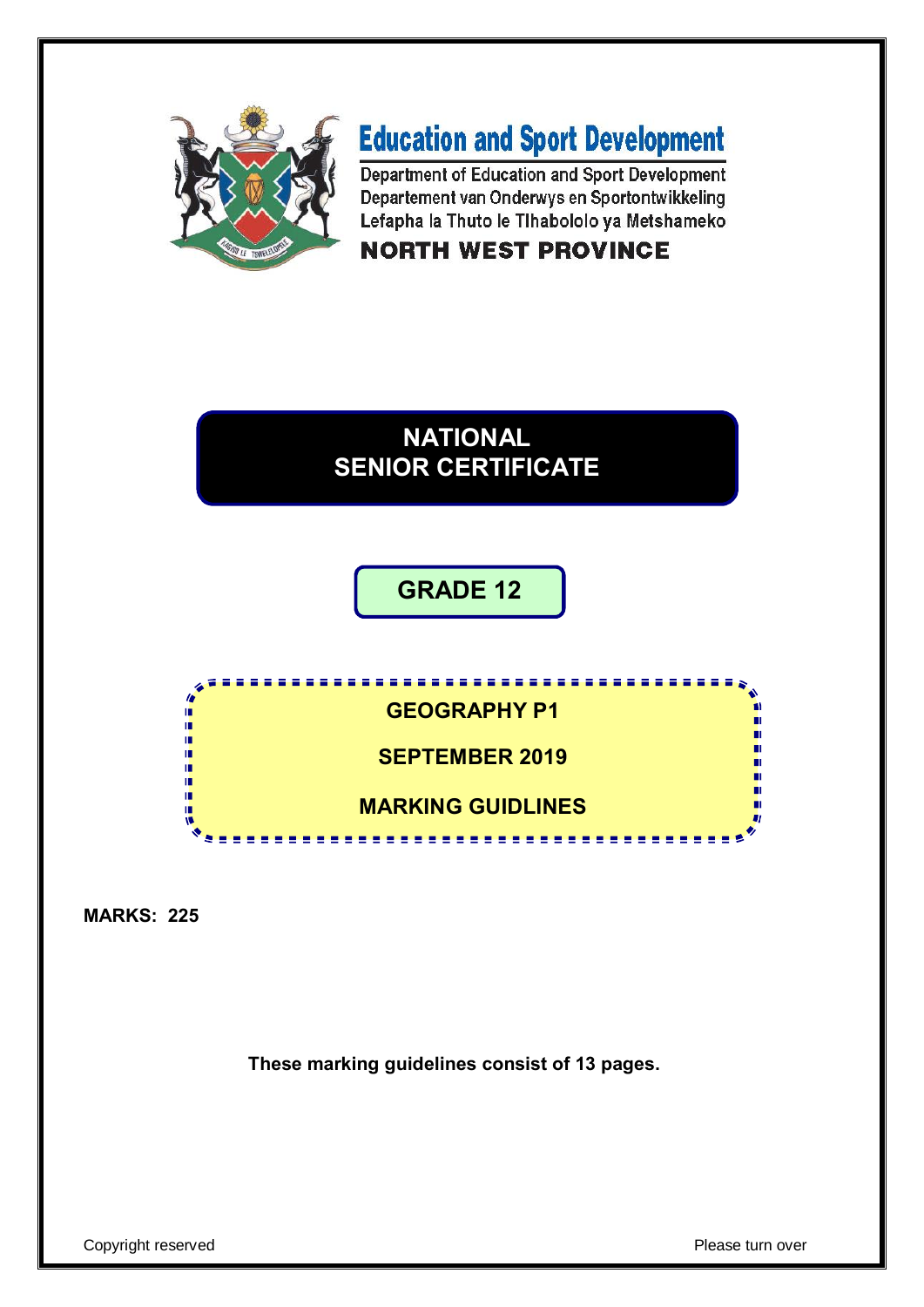Geography/P1 2 2 NW/September 2019 NSC – Marking Guidelines

#### **SECTION A**

#### **QUESTION 1**

|      | <u>י יוטוועש</u>                                                                        |                                                                                                                                                                                                                                                                                                                                                                                                                                                                                                                                                         |                      |
|------|-----------------------------------------------------------------------------------------|---------------------------------------------------------------------------------------------------------------------------------------------------------------------------------------------------------------------------------------------------------------------------------------------------------------------------------------------------------------------------------------------------------------------------------------------------------------------------------------------------------------------------------------------------------|----------------------|
|      | 1.1. 1.1.1. A<br>1.1.2. A<br>1.1.3. D<br>1.1.4. A<br>1.1.5. B<br>1.1.6. B<br>$1.1.7.$ D |                                                                                                                                                                                                                                                                                                                                                                                                                                                                                                                                                         | $(7 \times 1) (7)$   |
| 1.2. |                                                                                         | 1.2.1. igneous<br>1.2.2. dendritic<br>1.2.3. faulting<br>1.2.4. Radial<br>1.2.5. dendritic<br>1.2.6. trellis<br>1.2.7. deranged<br>1.2.8. Rectangular                                                                                                                                                                                                                                                                                                                                                                                                   | $(8 \times 1)$ $(8)$ |
| 1.3. |                                                                                         | 1.3.1 Date of the map is 29/01/2013. (1)<br>Presence of tropical cyclone Felleng/Tropical cyclone. (1)<br>[ANY ONE]                                                                                                                                                                                                                                                                                                                                                                                                                                     | $(1 \times 1)$ $(1)$ |
|      |                                                                                         | 1.3.2. a) Line thunderstorm/Moisture front/Trough line. (1)                                                                                                                                                                                                                                                                                                                                                                                                                                                                                             | $(1 \times 2)$ (2)   |
|      |                                                                                         | b) It develops where the cool dry air from the South West pushed<br>into the country from the South Atlantic HP meets the warm moist<br>air coming from the South Indian Ocean HP). (2)<br>The cool air lifts the warm air and line thunderstorms develop<br>along this boundary. (2)<br>The moisture front develops in summer when the land heats<br>up enough to cause low pressure cells in the interior of the<br>country. $(2)$<br>[ANY TWO].                                                                                                      | $(2 \times 2)$ (4)   |
|      |                                                                                         | 1.3.3. Torrential rain that damages crops. (2)<br>Soil erosion that results in fertile soil being washed away. (2)<br>Loss of income due to crop loss. (2)<br>Gale force winds also destroy crops. (2)<br>The rain will fill up dams and water can be used to irrigate the crops. (2)<br>Loss of livestock (2)<br>Destruction of agricultural land and crops (2)<br>Silting of dams which makes dredging necessary . dredging is costly (2)<br>Some farmers receive large amounts of money from insurance pay-out to<br>cover losses. (2)<br>[ANY FOUR] | $(4 \times 2)$ (8)   |
|      |                                                                                         |                                                                                                                                                                                                                                                                                                                                                                                                                                                                                                                                                         |                      |

1.4. 1.4.1. An urban area of higher temperature surrounded by a rural area of lower temperature. (1)  $(Concept)$   $(1 \times 1)$   $(1)$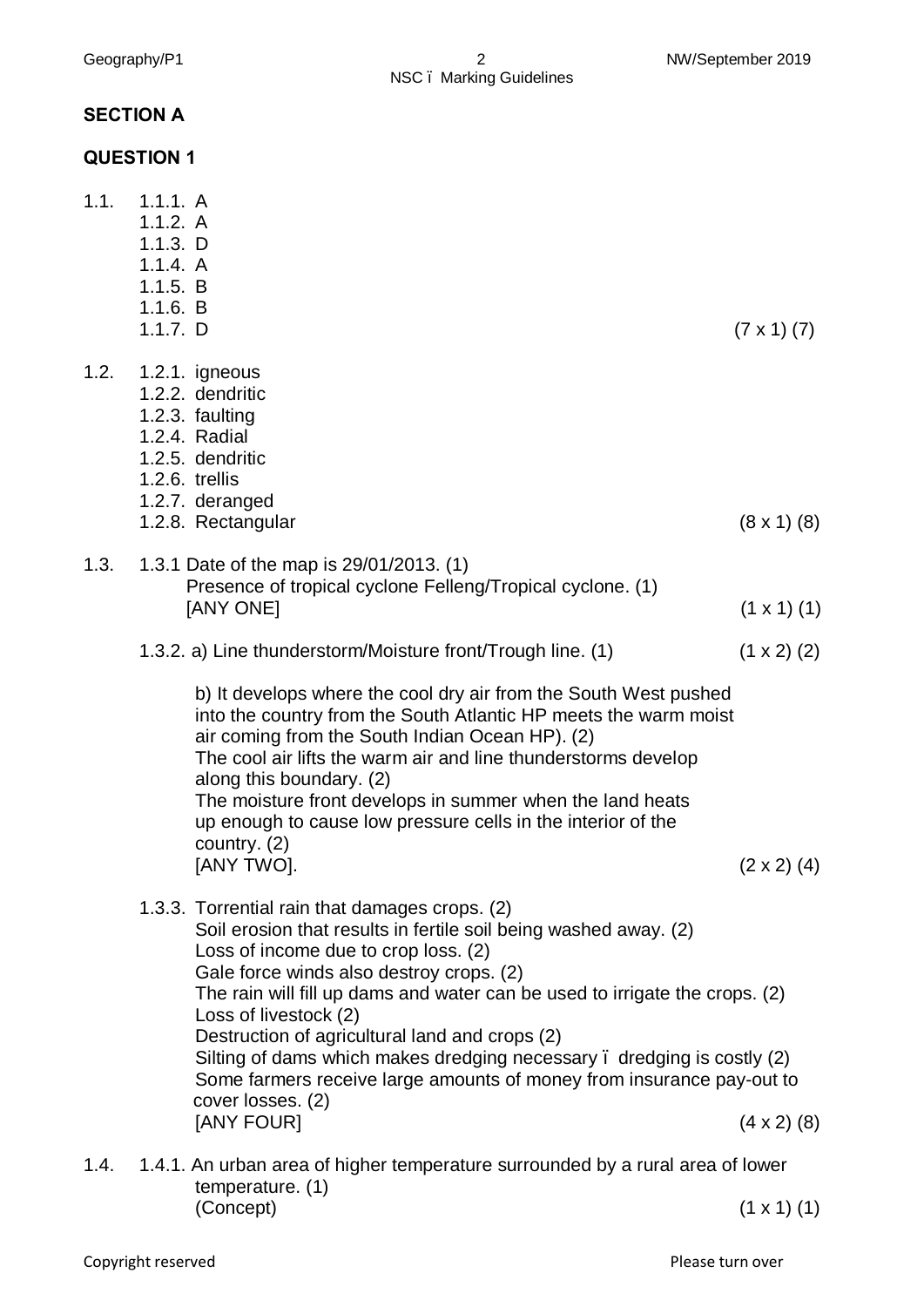NSC – Marking Guidelines

|      | 1.4.2. 17.5°C. (Range 17° -18°)                                                                                                                                                                                                                                                                                                                                                                                                                                                                                                                                                                                                                                 | $(1 \times 2)$ (2) |
|------|-----------------------------------------------------------------------------------------------------------------------------------------------------------------------------------------------------------------------------------------------------------------------------------------------------------------------------------------------------------------------------------------------------------------------------------------------------------------------------------------------------------------------------------------------------------------------------------------------------------------------------------------------------------------|--------------------|
|      | 1.4.3. Skyscrapers in the city absorb heat. (2)<br>Building density influence air circulation. (2)<br>Vegetation is limited in the city. (2)<br>In rural areas building density allows for free flow of air. (2)<br>In rural areas there are a lot of vegetation which acts as a cooling effect. (2)<br>[ANY TWO]                                                                                                                                                                                                                                                                                                                                               | $(2 \times 2)$ (4) |
|      | 1.4.4. Planting roof top gardens will cool temperatures down. (2)<br>Creating more open green spaces/Plant more trees/develop green<br>belts $(2)$<br>Eco-friendly (green) buildings (2)<br>More dams will decrease air temperatures (2)<br>Decrease building density (2)<br>Encourage the buying of hybrid/electric cars (2)<br>Promote lift clubs (2)<br>Reduce number of cars entering the city (2)<br>Encourage use of public transport and cycling (2)<br>Introduce park-and-ride schemes (2)<br>Decentralisation of commercial/industrial activities (2)<br>Reduction in air pollution (filters in chimneys) that traps heat in the city (2)<br>[ANY TWO] | $(2 \times 2)$ (4) |
|      | 1.4.5. Heat-related illness and fatalities. (2)<br>Heatstroke, heat exhaustion. (2)<br>Increased pollution results in respiratory problems/ Respiratory related<br>illnesses. (2)<br>Smog creates reduced visibility. (2)<br>[ANY TWO]                                                                                                                                                                                                                                                                                                                                                                                                                          | $(2 \times 2)$ (4) |
| 1.5. | 1.5.1. It is a cross section through the river that shows a view from bank                                                                                                                                                                                                                                                                                                                                                                                                                                                                                                                                                                                      |                    |
|      | to bank. $(1)$<br>(Concept)                                                                                                                                                                                                                                                                                                                                                                                                                                                                                                                                                                                                                                     | $(1 \times 1)$ (1) |
|      | 1.5.2. Width (1)<br>Depth (1)                                                                                                                                                                                                                                                                                                                                                                                                                                                                                                                                                                                                                                   | $(2 \times 1)$ (2) |
|      | 1.5.3. The river is characterised by waterfalls and rapids. (2)<br>The river is characterised by a rough concave profile. (2)<br>The rate of erosion is not equal to the rate of deposition. (2)<br>[ANY TWO]                                                                                                                                                                                                                                                                                                                                                                                                                                                   | $(2 \times 2)$ (4) |
|      | 1.5.4. Near the source it is steep-sided with a narrow valley floor due to vertical<br>erosion. (2)<br>As distance from the source increases, the valley floor become wider and<br>the sides reduce in height. creating bluffs in the middle course due to<br>lateral erosion. (2)<br>This continues to the lower course where the valley floor is wider, and<br>the bluffs are the lowest due to lateral erosion (2)<br>Levees may be present here on either side of the channel due to<br>deposition. (2)<br>[ANY FOUR]                                                                                                                                       | $(4 \times 2)$ (8) |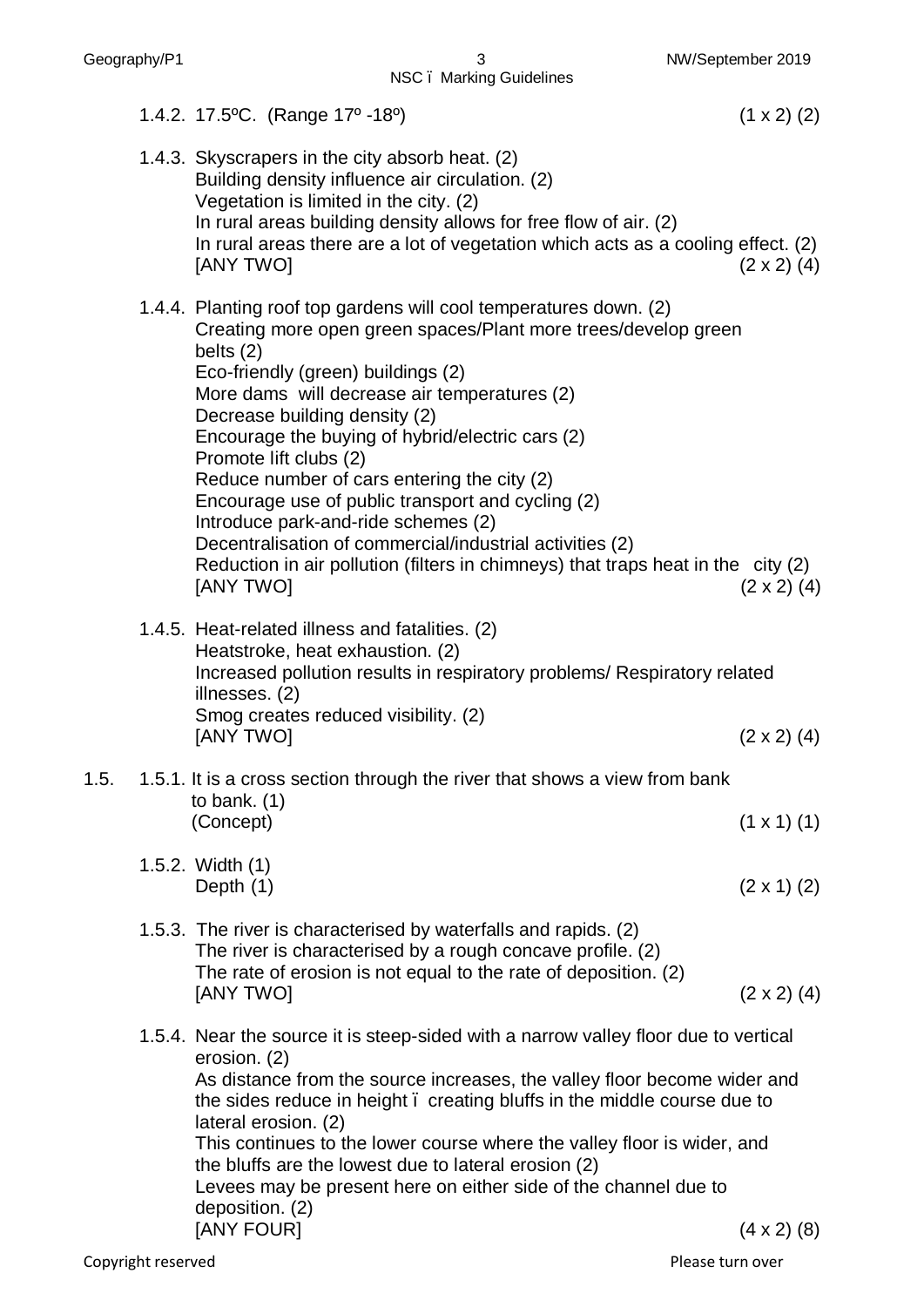NSC – Marking Guidelines

- 1.6. 1.6.1. It is a curve or bend formed along the course of a river. (1) Windings in the channel of a river, stream, or other watercourse. (1)  $(\text{Any ONE})$   $(\text{A concept})$  (1 x 1) (1)
	- 1.6.2. Oxbow lakes form from a meander loop that is cut off from the main stream. (2) Erosion on the outer bank and deposition on the inner bank results in The meander neck becoming narrower. (2) The river cuts through the neck during floods thereby forming an oxbow lake. (2) (2)  $[Any\ TVO]$  (2 x 2) (4)
	- 1.6.3. It contributes to the region scenic and recreational value thereby enhancing tourist appeal. (2) They offer supportive environment for the hygrophilous flora. (2) They are habitat of many populous water fauna species. (2)  $[ANY \, TWO]$  (2 x 2) (4)
	- 1.6.4. An ox-bow lake will form. (2) The lake will eventually dry up. (2) It will form a meander scar. (2)  $[Any TVO]$  (2 x 2) (4)
	- 1.6.5. In the outer bank most of the water is pushed towards the outside thereby increasing the speed of the river flow and erosion. This causes an undercutting of the bank to a form river cliff, hence the water if flowing at a high speed.(2)

In the inner bend the river is depositing its materials and created a gentle slope of of sand and shingle, hence the river is flowing at a slower speed.

 $(2 \times 2)$  (4)

**[75]**

#### **QUESTION 2**

- 2.1. 2.1.1. Warm Mozambique
	- 2.1.2. Coastal low
	- 2.1.3. Stable conditions
	- 2.1.4. Inversion layer
	- 2.1.5. Cold Benguela
	- 2.1.6. Cold
	- 2.1.7. South Indian High-Pressure Cell
	- 2.1.8. Subtropical high (8 x 1) (8)
- 2.2. 2.2.1. C
	- 2.2.2. H 2.2.3. E 2.2.4. G
	- 2.2.5. B
	- 2.2.6. D
	-

2.2.7. F  $(7 \times 1)$   $(7)$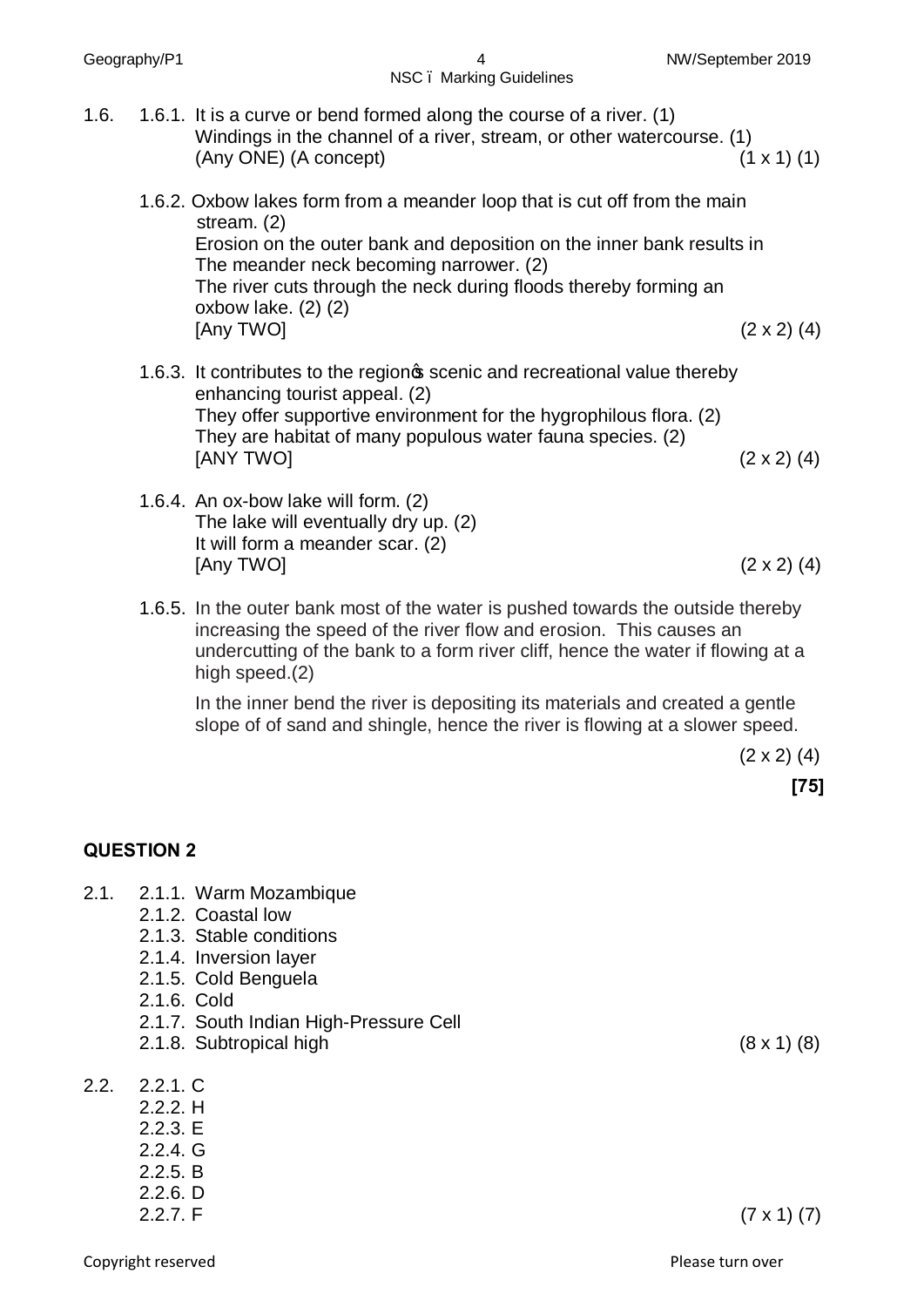| 2.3. | 2.3.1. It is the leading edge of a moving body of cold air. (1)                                                                                                                                                                                                                                                                                                                                                                                                                                                                                                                                                                |                      |
|------|--------------------------------------------------------------------------------------------------------------------------------------------------------------------------------------------------------------------------------------------------------------------------------------------------------------------------------------------------------------------------------------------------------------------------------------------------------------------------------------------------------------------------------------------------------------------------------------------------------------------------------|----------------------|
|      | [Concept]                                                                                                                                                                                                                                                                                                                                                                                                                                                                                                                                                                                                                      | $(1 \times 1)$ $(1)$ |
|      | 2.3.2. Because of the migration of the ITCZ to the north. (2)                                                                                                                                                                                                                                                                                                                                                                                                                                                                                                                                                                  | $(1 \times 2)$ (2)   |
|      | 2.3.3. Pressure will be at its lowest, and then it will suddenly increase. (2)<br>Winds will back from westerly to south westerly. (2)<br>The wind will also be gusty and can reach speeds of 45 knots. (2)<br>Precipitation will be heavy and accompanied by thunderstorms. (2)<br>Cloud will be cumulonimbus and cumulus. (2)<br>Dew point will suddenly drop. (2)<br>[ANY ONE]                                                                                                                                                                                                                                              | $(1 \times 2)$ (2)   |
|      | 2.3.4. A rapidly deepening low-pressure system associated with<br>a cold front. (2)                                                                                                                                                                                                                                                                                                                                                                                                                                                                                                                                            | $(1 \times 2)$ (2)   |
|      | 2.3.5. Evacuate (2)<br>Secure homes-board up windows (2)<br>Clear drainage pathways if in low lying area (2)<br>Always keep the map of safe emergency routes out of town. Possible<br>flooding and people should evacuate. (2)<br>Snowfall and very cold conditions and people must find shelter. (2)<br>Stock up on food/medical supplies. (2)<br>Purchase lamps/candles in case power is cut. (2)<br>Put sandbags down to prevent water coming in. (2)<br>Tourists should adjust their plans/ Cancel outdoor activities. (2)<br>Fishermen should not go to the sea. (2)<br>Livestock should be in a kraal. (2)<br>[ANY FOUR] | $(4 \times 2)$ (8)   |
| 2.4. | 2.4.1. It refers to a downslope flow of winds in a valley due to a force of gravity at<br>night. (1)<br>[Concept]                                                                                                                                                                                                                                                                                                                                                                                                                                                                                                              | $(1 \times 1)$ (1)   |
|      | 2.4.2. During the night air in contact with the surface gets cooled in the higher<br>altitude. (2)<br>The air gets heavy and starts sinking to the bottom of the valley. (2)<br>[ANY ONE]                                                                                                                                                                                                                                                                                                                                                                                                                                      | $(1 \times 2)$ (2)   |
|      | 2.4.3. Land and property values are higher on the warmer middle slopes which lie<br>within the thermal belt (2)<br>Katabatic winds trap pollutants released by heavy industries within the<br>valley $(2)$<br>[ANY ONE]                                                                                                                                                                                                                                                                                                                                                                                                        | $(1 \times 2)$ (2)   |
|      | 2.4.4 It is the zone where all the cold air accumulates and drops below freezing                                                                                                                                                                                                                                                                                                                                                                                                                                                                                                                                               |                      |
|      |                                                                                                                                                                                                                                                                                                                                                                                                                                                                                                                                                                                                                                |                      |

Geography/P1 5 NW/September 2019

NSC – Marking Guidelines

point a frost pocket is formed. (2)  $(1 \times 2)$  (2)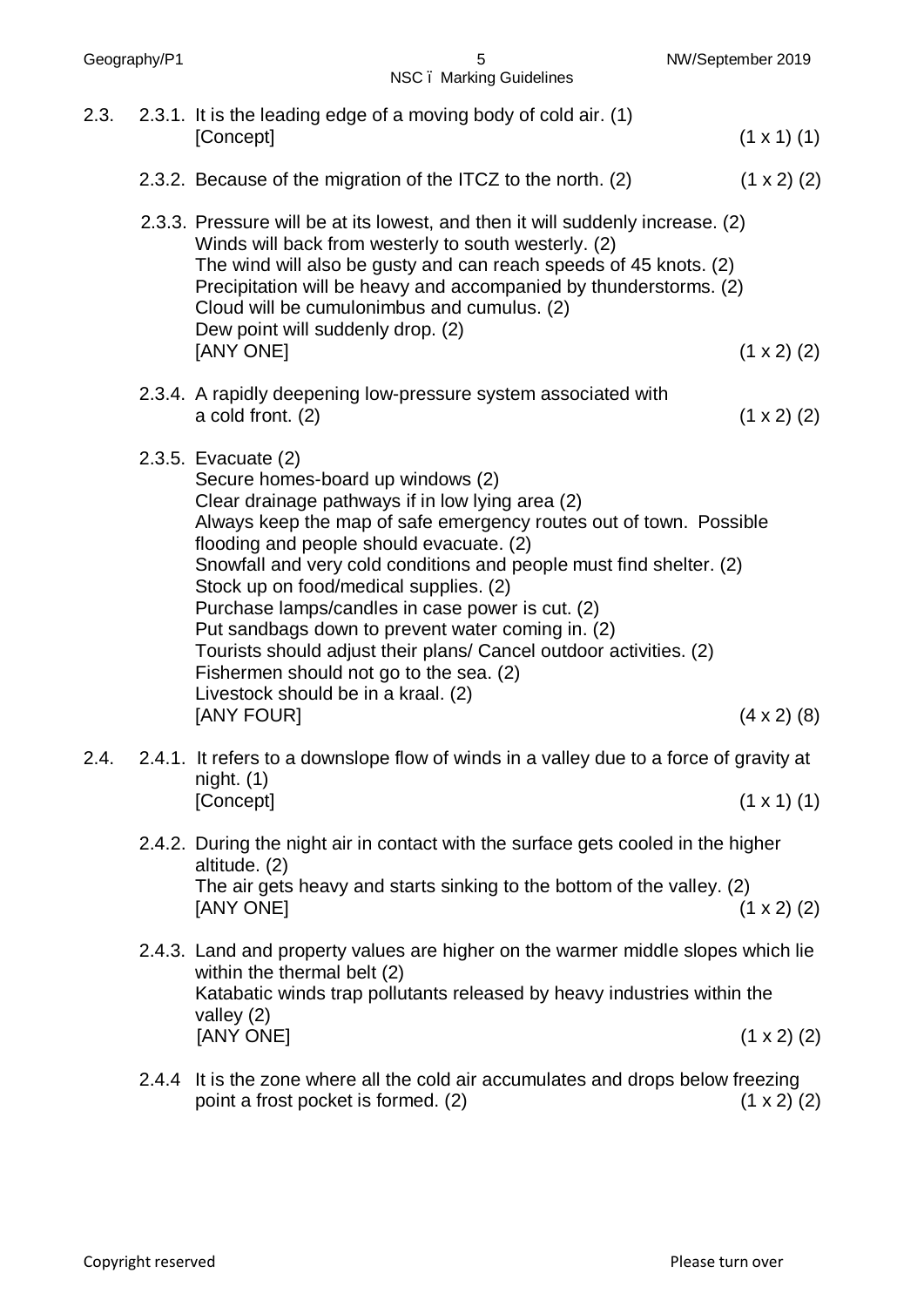|      | <b>INUC.</b> IVIAINIIY QUIUCIIIICS                                                                                                                                                                                                                                                                                                                                                                                                                                                                                                                                                          |                      |
|------|---------------------------------------------------------------------------------------------------------------------------------------------------------------------------------------------------------------------------------------------------------------------------------------------------------------------------------------------------------------------------------------------------------------------------------------------------------------------------------------------------------------------------------------------------------------------------------------------|----------------------|
|      | 2.4.5. Radiation fog forms at night in areas with clear skies(cloudless), calm<br>winds and cold temperatures. (2)<br>It is caused by the rapid loss of heat from the Earth's surface at night<br>after it was gathered during the day. (2)<br>As the Earth's surface cools, a layer of moist air develops near the<br>ground. $(2)$<br>Over time the relative humidity near the ground will reach 100% and fog,<br>sometimes very dense forms. (2)<br>Radiation fog is common in valleys and often when the fog forms it<br>remains for long periods when winds are calm. (2)<br>[ANY TWO] | $(2 \times 2)$ (4)   |
|      | 2.4.6. It reduces visibility. (2)<br>The situation can lead to accidents. (2)                                                                                                                                                                                                                                                                                                                                                                                                                                                                                                               | $(2 \times 2)$ (4)   |
| 2.5. | 2.5.1. This is a process where a river regains energy and begins to erode vertically<br>once again. (1)<br>(Concept)                                                                                                                                                                                                                                                                                                                                                                                                                                                                        | $(1 \times 1)$ $(1)$ |
|      | 2.5.2. Uplift of the land. (2)<br>Increasing volume of water. (2)<br>Higher rainfall. (2)<br>Sea level drops. (2)<br>[ANY ONE]                                                                                                                                                                                                                                                                                                                                                                                                                                                              | $(1 \times 1)$ $(1)$ |
|      | 2.5.3. Knickpoints.                                                                                                                                                                                                                                                                                                                                                                                                                                                                                                                                                                         | $(1 \times 1)$ $(1)$ |
|      | 2.5.4. Entrenched meanders are formed because of vertical erosion due to<br>renewed erosion (2)                                                                                                                                                                                                                                                                                                                                                                                                                                                                                             | $(1 \times 2)$ (2)   |
|      | 2.5.5. a) A river terrace is a remnant of a former floodplain which has<br>been left at a higher level after rejuvenation of the river. (2)<br>Where a river renews its down cutting, it sinks its new channel into the<br>former floodplain leaving the old floodplain above the level of the present<br>river. $(2)$<br>There terraces are cut back as the new valley is widened by lateral<br>erosion. (2)<br>If renewed rejuvenation takes place, the process is repeated, and a new<br>pair of terraces is formed beneath the original ones. (2)<br>[ANY TWO]                          | $(2 \times 2)$ (4)   |
|      | b) Terraces provide useful shelter from floods in a lower course of a river<br>valley. $(2)$<br>They provide natural route ways for roads and railways. (2)<br>[ANY ONE]                                                                                                                                                                                                                                                                                                                                                                                                                    | $(1 \times 2)$ (2)   |
|      | 2.5.6. In the hilly area there are high rains causing an overflow of water and<br>sometimes the flow becomes so dangerous that it can wash away anything<br>with it. Any economic activity on terraces will be labour intensive thereby<br>becoming expensive. (2)<br>Terraces are prone to leaching process, and if farming is practice farmers<br>$\sim$ loop thoir production dup to the reduction in the soil quality $\langle 0 \rangle$                                                                                                                                               |                      |

can lose their production due to the reduction in the soil quality. (2)  $[ANY \text{ TWO}]$  (2 x 2) (4)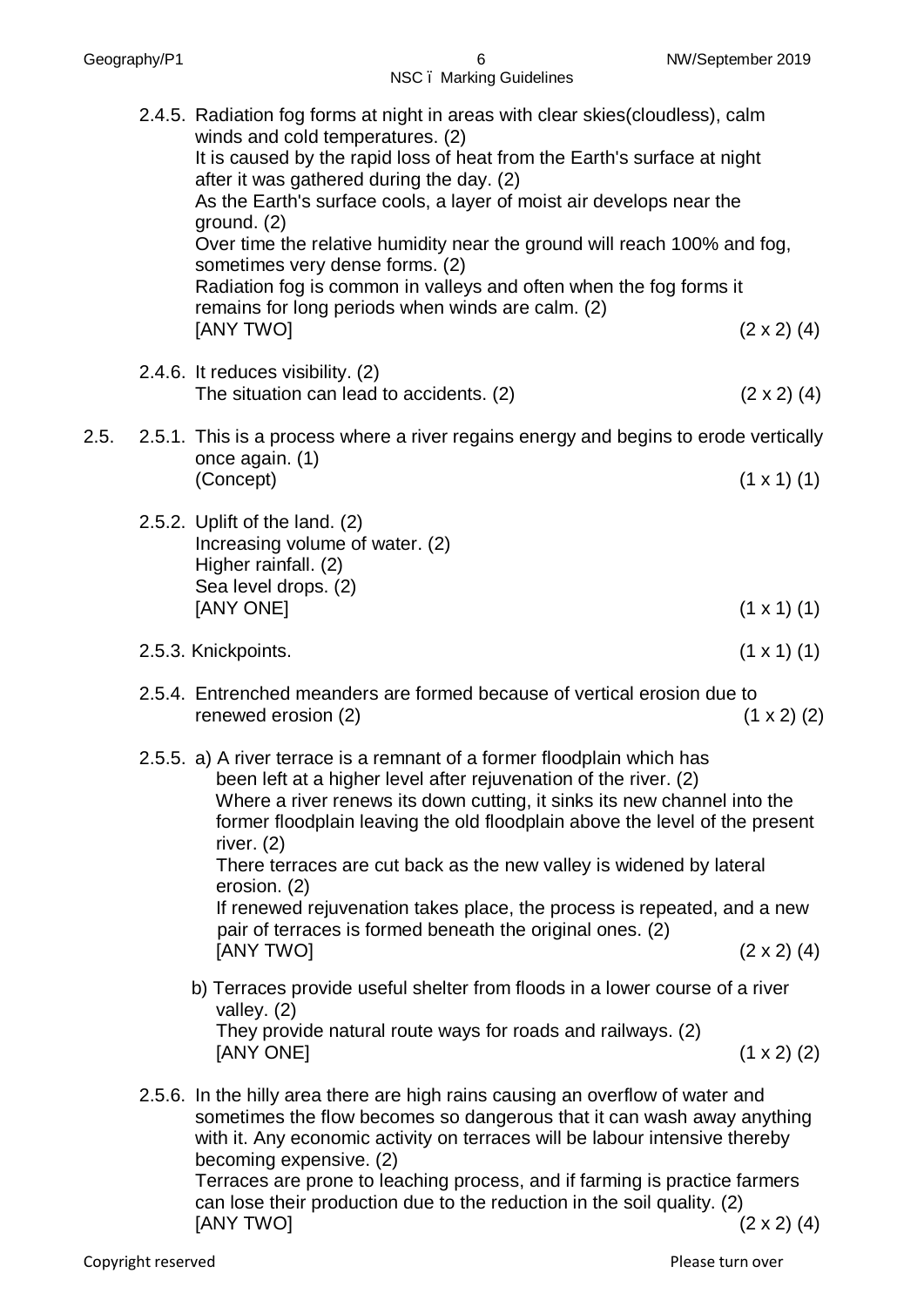- 2.6. 2.6.1. Where one river captures/robs the headwaters of another river and so increases the size of its drainage basin  $(1 \times 1)$   $(1)$ 
	- 2.6.2. **Steeper gradient:** The one river flows down a steeper side of the watershed so, it will erode faster because it has more energy. (2) **Greater rainfall:** the one river flows on the side of watershed that has receives more rainfall therefore it has a greater velocity and a greater erosive power. (2) **Softer rock:** The one river flows on the side of watershed that has less resistant rock so it erodes faster. (2)  $[ANY \t{ONE}]$  (2 x 1) (2)
	- 2.6.3. More water available for farming (2) More fertile soil for better crops (2) Higher production (2) Higher profit (2)  $[ANY \, TWO]$  (2 x 2) (4)
	- 2.6.4. Less water available for agriculture (2) Less deposition therefore drops in soil fertility (2) Decrease in production (2) Economic decline (2) Lower volumes of water available for domestic and industrial use (2) Aquatic organisms perish since the supply of water is reduced (2) Food chains and food webs are disrupted (2) Ecosystems are thrown into a state of imbalance (2) People must move away. (2)  $[ANY$  FOUR]  $(4 \times 2)$  (8) **[75]**

#### **QUESTION 3**

3.1. 3.1.1. A

3.1.2. B 3.1.3. D 3.1.4. D 3.1.5. A 3.1.6. B 3.1.7. C 3.1.8. B  $(8 \times 1)$  (8) 3.2. 3.2.1. G 3.2.2. C 3.2.3. A 3.2.4. H 3.2.5. D 3.2.6. B

3.2.7. F  $(5 \times 1)$  (5)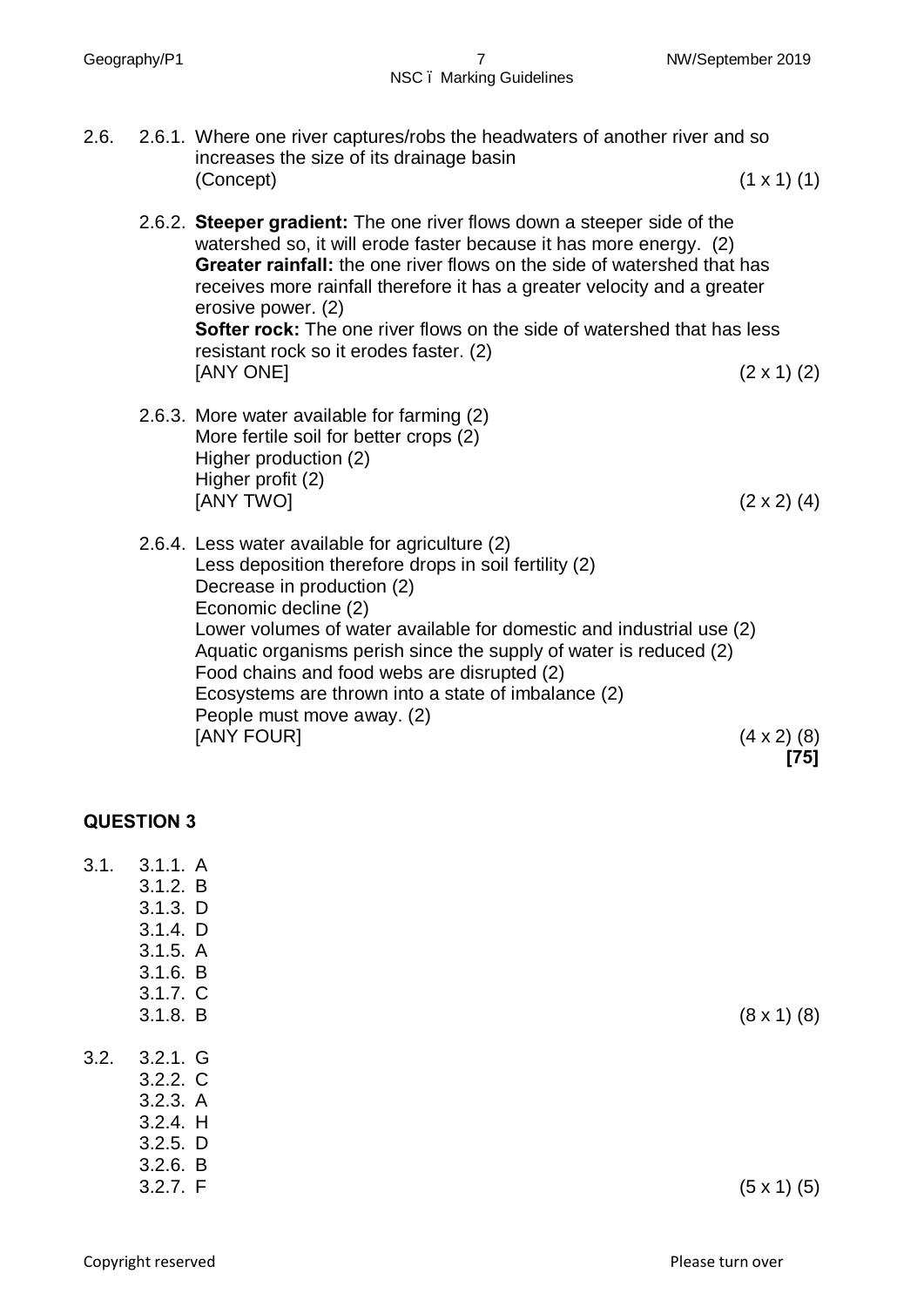|      |       | <b>NOV.</b> Marking Guidelines                                                                                                                                                                                                                                                                                                                                                                                                                                                                                                                                                           |                                          |
|------|-------|------------------------------------------------------------------------------------------------------------------------------------------------------------------------------------------------------------------------------------------------------------------------------------------------------------------------------------------------------------------------------------------------------------------------------------------------------------------------------------------------------------------------------------------------------------------------------------------|------------------------------------------|
| 3.3. |       | 3.3.1. It is an approach that is seeking to change the laws that governs<br>land ownership by distributing land ownerships and access equitably.<br>(Concept)                                                                                                                                                                                                                                                                                                                                                                                                                            | $(1 \times 1)$ $(1)$                     |
|      |       | 3.3.2 When land reform is implemented people who have been landless<br>will have the opportunity to own land. (2)<br>People, who have been unemployed will have the opportunity to be<br>employed in farming. (2)<br>The number of farmers will increase that will strengthen food security. (2)<br>[ANY ONE]                                                                                                                                                                                                                                                                            | $(1 \times 2)$ (2)                       |
|      |       | 3.3.3. It will create employment opportunities in rural areas. (2)<br>It will address the fundamental human right of access to land<br>and land tenure. (2)<br>Food security. (2)<br>It will break the cycle of poverty in rural areas. (2)<br>Landless people. (2)<br><b>JANY TWOI</b>                                                                                                                                                                                                                                                                                                  | $(2 \times 2)$ (4)                       |
|      |       | 3.3.4. Availability of land (2)<br>Soil quality is good. (2)<br>Water resources are available (2)<br>[ANY TWO]                                                                                                                                                                                                                                                                                                                                                                                                                                                                           | $(2 \times 1)$ (2)                       |
|      | 3.3.5 | The principle of willing seller/willing buyer is taking long. (2)<br>Gaps in current policies which compromise effective implementation of land<br>reform programme. (2)<br>Lack of common consensus among political parties on land reform. (2)<br>It is a lengthy process to select the rightful beneficiaries. (2)<br>Lack of monitoring and evaluation system. (2)<br>Claims take long to be settled. (2)<br>Post resettlement not easy without finances. (2)<br>Claims and restitution are costly. (2)<br>Corruption. (2)<br>Poor administration (2)<br>Lack of decision making (2) |                                          |
| 3.4. |       | [ANY TWO]<br>3.4.1. Gridiron. (1)                                                                                                                                                                                                                                                                                                                                                                                                                                                                                                                                                        | $(2 \times 2)$ (4)<br>$(1 \times 1)$ (1) |
|      |       | 3.4.2. Associated with traffic congestion. (2)<br>Many intersections/robots. (2)<br>Time consuming. (2)<br>Fuel consuming. (2)<br>Road rage/frustration. (2)<br>Accidents. (2)<br>[ANY TWO]                                                                                                                                                                                                                                                                                                                                                                                              | $(2 \times 1)$ (2)                       |
|      |       | 3.4.3. They are large, tall buildings/high rise buildings (1)<br>They are too close to one another (1)<br>Build by artificial materials e.g. glass (1)                                                                                                                                                                                                                                                                                                                                                                                                                                   |                                          |
|      |       | [ANY TWO]                                                                                                                                                                                                                                                                                                                                                                                                                                                                                                                                                                                | $(2 \times 1)$ (2)                       |

Geography/P1 8 NW/September 2019 NSC – Marking Guidelines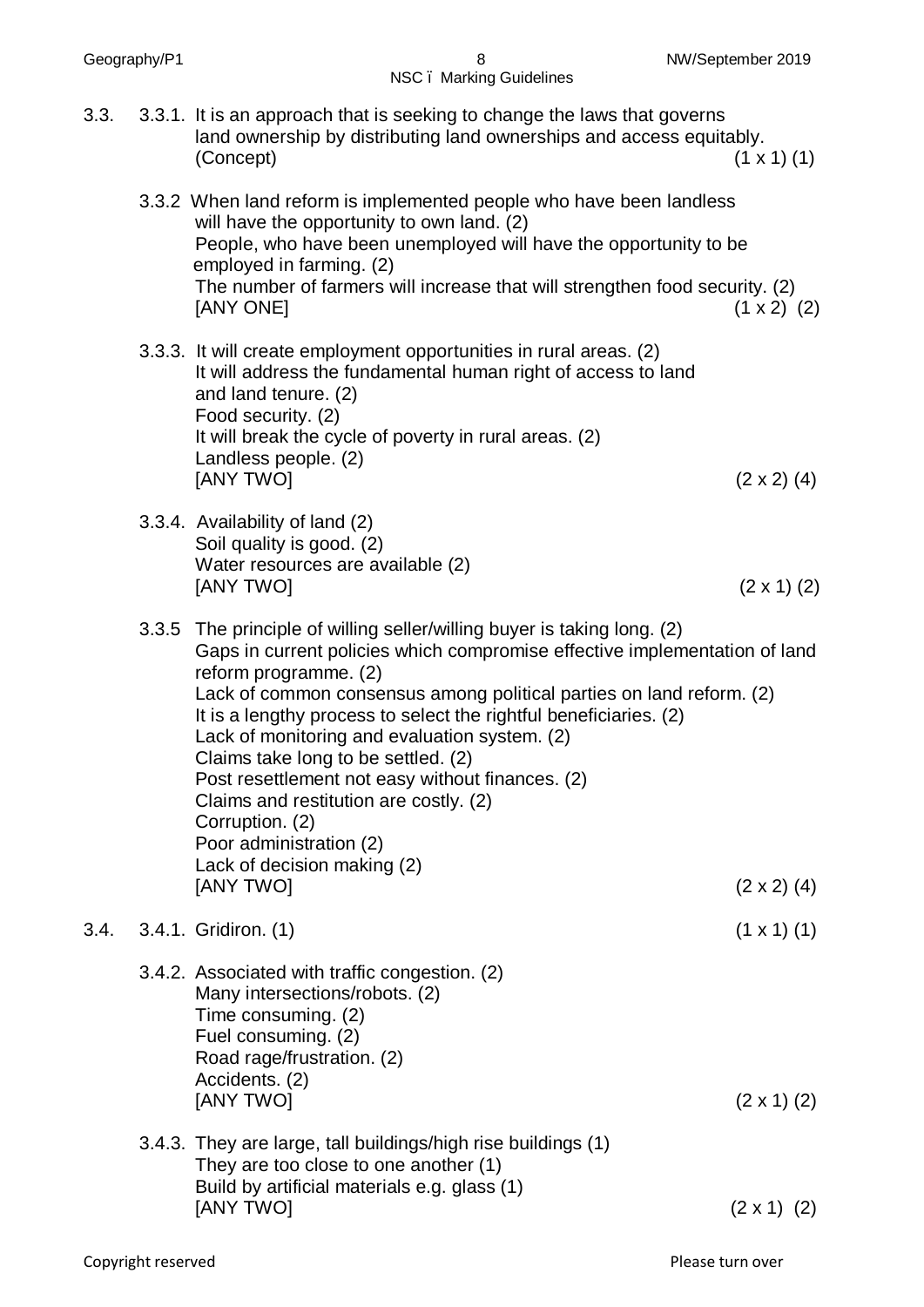|      | NSC. Marking Guidelines                                                                                                                                                                                                                                                                                                                                                                                                                                                                                                 |                    |
|------|-------------------------------------------------------------------------------------------------------------------------------------------------------------------------------------------------------------------------------------------------------------------------------------------------------------------------------------------------------------------------------------------------------------------------------------------------------------------------------------------------------------------------|--------------------|
|      | 3.4.4. Introduce park and ride. (2)<br>Encourage lift clubs. (2)<br>Encourage use of public transport. (2)<br>Improvement of public transport (2)<br>Create more cycle lanes (2)<br>Planned irregular street pattern to facilitate easier flow of traffic (2)<br>Create flexi times (2)<br>Ring roads (2)<br>One-way streets (2)<br>Synchronised traffic lights (2)<br>Bus lanes (2)<br>Bridges and flyovers (2)<br>[ANY ONE]                                                                                           | $(1 \times 2)$ (2) |
|      | 3.4.5. Urban renewal through restoration (2)<br>Revamping of community services and amenities (2)<br>By-laws to deal with delinquent landlords (2)<br>City Improvement Districts (CIDs), where a whole area of a city is improved<br>to create a better environment (2)<br>A massive clean-up operation. (2)<br>Developers buy up derelict properties and convert them into student<br>accommodation and loft apartments. (2)<br>Derelict properties were turned into offices, restaurants and shops. (2)<br>[ANY FOUR] | $(4 \times 2)$ (8) |
| 3.5. | 3.5.1. It refers to business activities that are not registered.<br>(Concept)                                                                                                                                                                                                                                                                                                                                                                                                                                           | $(1 \times 1)$ (1) |
|      | 3.5.2. There are tyres stacked.<br>There are rims.<br>There is a tool that takes tyres out.<br>[Any ONE]                                                                                                                                                                                                                                                                                                                                                                                                                | $(1 \times 2)$ (2) |

- 3.5.3. Few women have skills to work in the formal sector. (2) More women are unemployed. (2) They tend to lack opportunities to accumulate start-up capital. (2) They tend to lack assets that can be used as collateral. (2) Their situation prevents their meaningful participation in the economy. (2) Women and girls tend to form the poorest group of workers in the sector. (2)  $[Any TVO]$  (2 x 2) (4)
- 3.5.4. They are harassed by the police/local municipalities. (2) They do not have proper structure to sell from lock up buildings. (2) Lack of capital to grow their businesses. (2) Banks does not give them loans to strengthen their businesses. (2) Costs and regulatory barriers of entry into the formal economy. (2) Limited education and training opportunities. (2) Increasing demand for low cost goods and services. (2) Migration motivated by economic hardships and poverty. (2) [Any FOUR] (4 x 2) (8)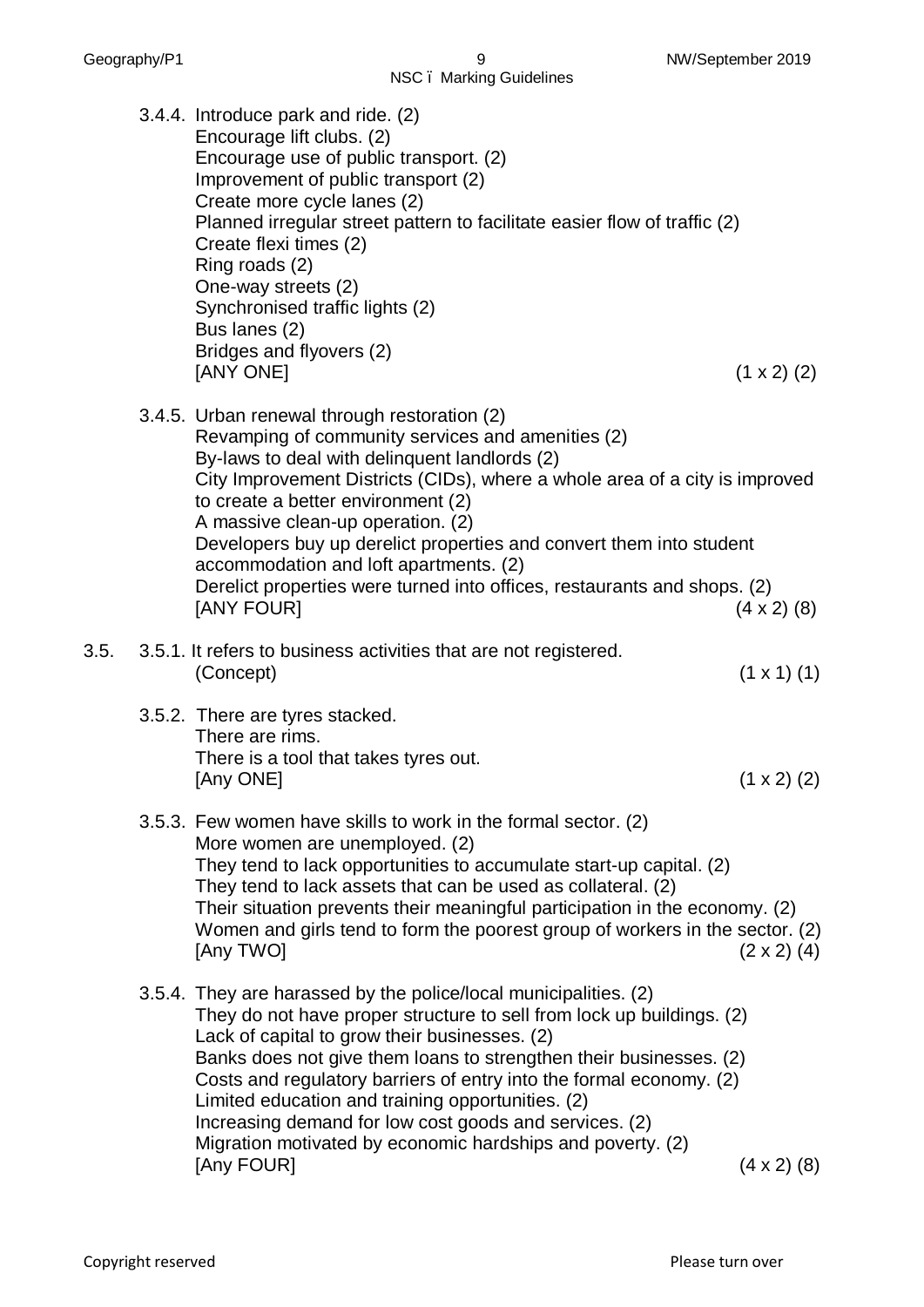| Geography/P1 |  | 10<br>NSC. Marking Guidelines                                                                                                                                                                                                                                                                                                                                                                                                     | NW/September 2019            |
|--------------|--|-----------------------------------------------------------------------------------------------------------------------------------------------------------------------------------------------------------------------------------------------------------------------------------------------------------------------------------------------------------------------------------------------------------------------------------|------------------------------|
| 3.6.         |  | 3.6.1. Trans Kgalagadi Highway                                                                                                                                                                                                                                                                                                                                                                                                    | $(1 \times 1)$ $(1)$         |
|              |  | 3.6.2. This route links Rustenburg to the Maputo harbour.<br>It will promote wildlife tourism opportunities.                                                                                                                                                                                                                                                                                                                      | $(1 \times 2)$ (2)           |
|              |  | 3.6.3. The area is rich in mineral resources and offers several new mining<br>opportunities. (2)<br>North West is in the centre and as a result it can serve as a trading<br>investment platform to the rest of the content. (2)                                                                                                                                                                                                  |                              |
|              |  | North West province has the potential of becoming one of South Africaqs<br>prime tourist destination. (2)                                                                                                                                                                                                                                                                                                                         |                              |
|              |  | [ANY TWO]                                                                                                                                                                                                                                                                                                                                                                                                                         | $(2 \times 2)$ (4)           |
|              |  | 3.6.4. It provides link between the harbours of Maputo in Mozambique and Walvis<br>Bay in Namibia. (2)                                                                                                                                                                                                                                                                                                                            |                              |
|              |  | The upgrade of Platinum Toll between Pretoria and Rustenburg. (2)<br>The upgrade of the road from Pretoria to Lobatse which will shorten the<br>current route between Johannesburg and the capital of Namibia, Windhoek<br>by 400-500 km. (2)                                                                                                                                                                                     |                              |
|              |  | Lobatse currently lacks an international airport. Being only 48km from<br>Mafikeng International Airport, it enables exports from Botswana. (2)<br>The Platinum SDI will make the upgrade of key infrastructure in the supply<br>chain possible, such as the Lobatse Border post and the road and rail<br>linkages between Mafikeng and Zeerust, and between Zeerust and Lobatse. (2)<br>The Walvis Bay Harbour will develop. (2) |                              |
|              |  | [ANY TWO]                                                                                                                                                                                                                                                                                                                                                                                                                         | $(2 \times 2)$ (4)           |
|              |  | 3.6.5. The road between Pretoria and Lobatse (in Botswana) was identified<br>as the anchor project. (2)                                                                                                                                                                                                                                                                                                                           |                              |
|              |  | The development of these Platinum SDI requires a high volume between the<br>growth points. (2)                                                                                                                                                                                                                                                                                                                                    |                              |
|              |  | The Platinum SDI is characterised by the dominance of sectors such as<br>agriculture and mining in which bulk cargo transport is an important<br>requirement for exporting. (2)<br>The region is relatively landlocked.                                                                                                                                                                                                           |                              |
|              |  | For SDI to be successful, a clear framework is required. (2)<br>Capacity building and training of officials involved in implementing policy is<br>not yet to the required level. (2)                                                                                                                                                                                                                                              |                              |
|              |  | Capacity amongst previously disadvantaged entrepreneurs need to be<br>strengthened. (2)                                                                                                                                                                                                                                                                                                                                           |                              |
|              |  | Platinum SDI does not have enough large anchor projects. (2)<br>[ANY TWO]                                                                                                                                                                                                                                                                                                                                                         | $(2 \times 2)$ (4)<br>$[75]$ |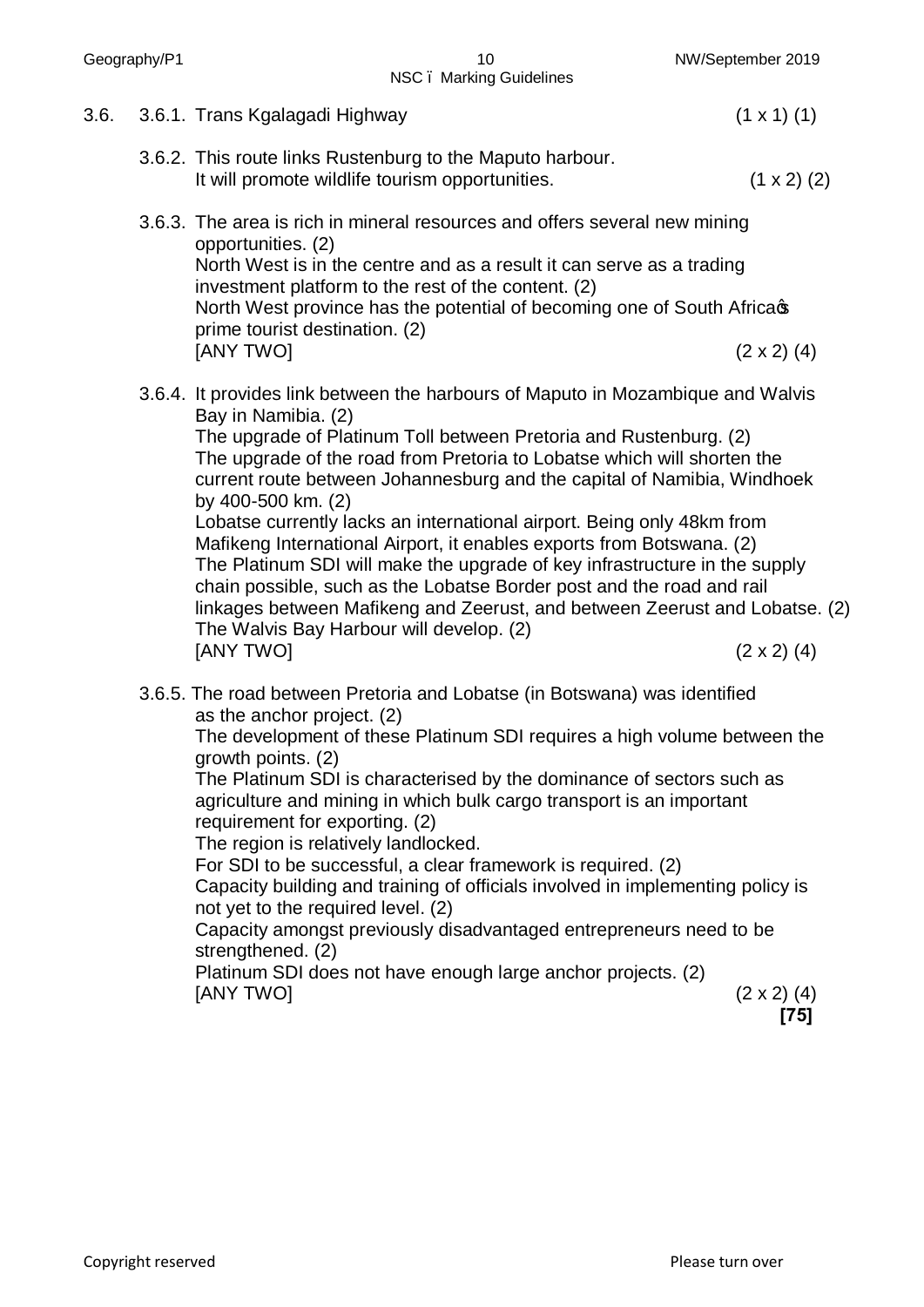#### **QUESTION 4**

| 4.1. | 4.1.1. D<br>4.1.2.E<br>4.1.3. F<br>4.1.4. B<br>$4.1.5.$ G<br>$4.1.6.$ C<br>4.1.7. A<br>4.1.8. |                                                                                                                                                                                                                                                                                               | $(8 \times 1)$ (8)   |
|------|-----------------------------------------------------------------------------------------------|-----------------------------------------------------------------------------------------------------------------------------------------------------------------------------------------------------------------------------------------------------------------------------------------------|----------------------|
| 4.2. | 4.2.1. A<br>$4.2.2.$ C<br>4.2.3. A<br>4.2.4. C<br>4.2.5. D<br>$4.2.6$ . C<br>4.2.7. B         |                                                                                                                                                                                                                                                                                               | $(7 \times 1) (7)$   |
| 4.3. |                                                                                               | 4.3.1 a) Nucleated $(1)$                                                                                                                                                                                                                                                                      | $(1 \times 1)$ $(1)$ |
|      |                                                                                               | b) Limited fertile soil<br>Abundant rainfall and perennial rivers<br>Dry point settlements occur in regions which are prone to flooding<br>or have poor drainage.<br>[ANY TWO]                                                                                                                | $(2 \times 2)$ (4)   |
|      |                                                                                               | c) High lying area. (2)<br>Far from the river. (2)<br>[Any ONE]                                                                                                                                                                                                                               | $(1 \times 2)$ (2)   |
|      |                                                                                               | 4.3.2. a) Lack of services. (2)<br>Decisions done alone. (2)<br>Security is minimal. (2)<br>Far from the markets. (2)<br>[ANY ONE]                                                                                                                                                            | $(1 \times 2)$ (2)   |
|      |                                                                                               | 4.3.3. Aspect: The north facing slope is warm (2)<br>Flood line: Build above flood line. (2)<br>Access to transport allows for trade with other regions (2)<br>Thermal belt is the warmest part of the valley. (2)<br>Access to water enables people to irrigate their crop. (2)<br>[ANY ONE] | $(1 \times 2)$ (2)   |
|      |                                                                                               | 4.3.4. Availability of fertile land (2)<br>Availability of water resources (2)<br>Closeness to city allows them to sell their products. (2)<br>Accessibility to road allows for transport of goods. (2)<br>[ANY TWO]                                                                          | $(2 \times 2)$ (4)   |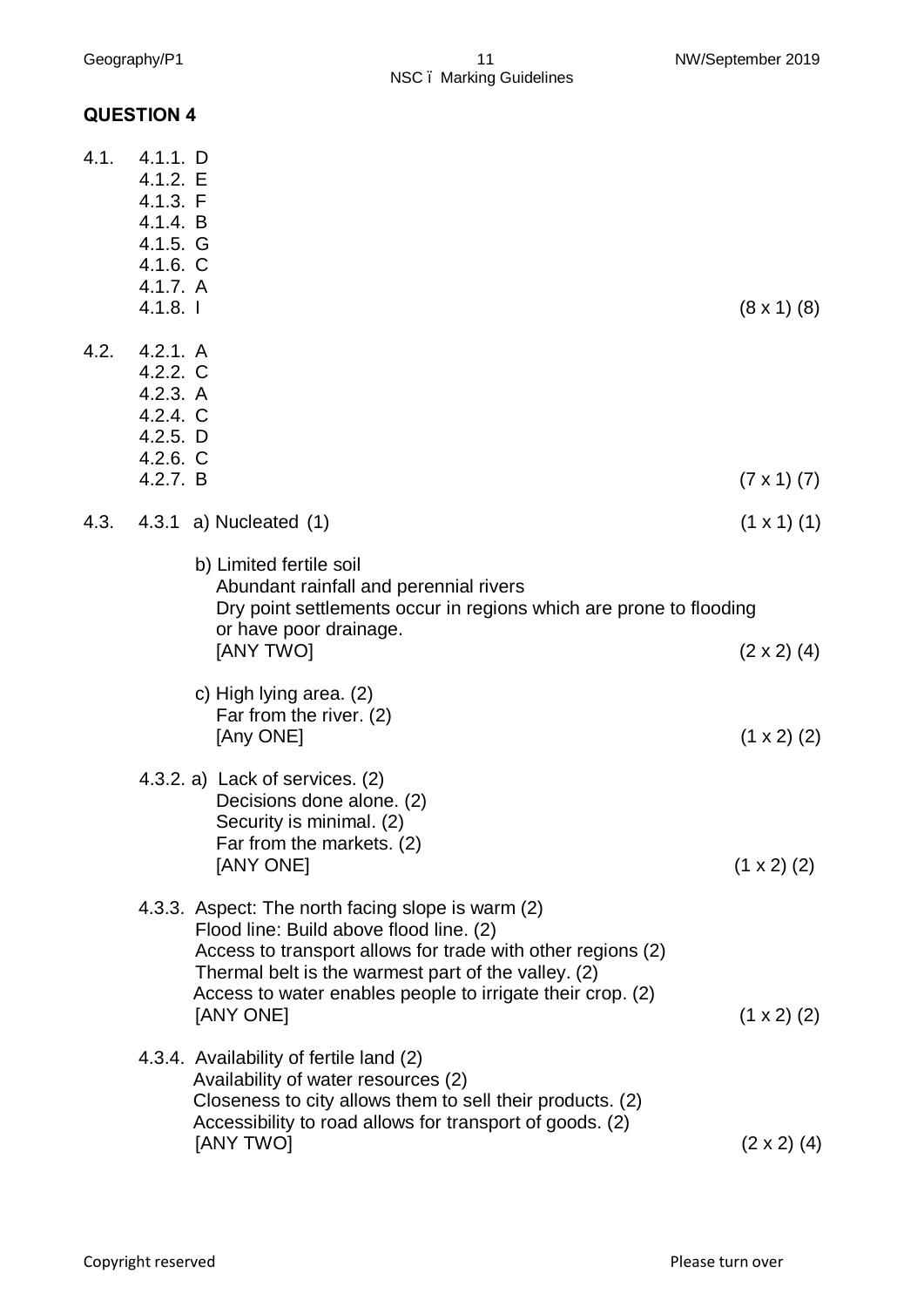NSC – Marking Guidelines

| 4.4.  | 4.4.1. It refers to percentage by which an urban population is increasing.<br>(A concept)                                                                                                                                                                                                                                                                                                                                                                                                                                                                                                 | $(1 \times 1)$ $(1)$ |
|-------|-------------------------------------------------------------------------------------------------------------------------------------------------------------------------------------------------------------------------------------------------------------------------------------------------------------------------------------------------------------------------------------------------------------------------------------------------------------------------------------------------------------------------------------------------------------------------------------------|----------------------|
|       | 4.4.2. High unemployment rates in rural areas.                                                                                                                                                                                                                                                                                                                                                                                                                                                                                                                                            | $(1 \times 2)$ (2)   |
|       | 4.4.3. It can be reduced by creating double or triple storey buildings to<br>accommodate people in the city. (2)<br>The government & RDP house project must be strengthened. (2)<br>Built more flats to accommodate the large urban population. (2)<br>Partnership with private sector (financial Support etc). (2)<br>[Any TWO]                                                                                                                                                                                                                                                          | $(2 \times 2)$ (4)   |
|       | 4.4.4. Lower the rent of the buildings (2)<br>Create jobs via eco-tourism (2)<br>Decentralisation of industries from urban areas (2)<br>Improve work conditions and salaries (2)<br>Provision of basic services such as water, electricity, health.<br>Land reform should be accelerated to help the poor.<br>Improve roads and transport facilities (2)<br>Improve access to capital for farmers (2)<br>Provide training courses to improve skills in farming (2)<br>Use of farming practices that can cope with climate changes, e.g plant<br>drought resistant crops (2)<br>[ANY FOUR] | $(4 \times 2)$ (8)   |
| 4.5.  | 4.5.1. Port Elizabeth-Uitenhage. (1)                                                                                                                                                                                                                                                                                                                                                                                                                                                                                                                                                      | $(1 \times 1)$ (1)   |
|       | 4.5.2. The area is far from consumer areas. (2)<br>Labour costs are higher than Asia and Eastern Europe for car<br>production. (2)<br>The labour unrests and strikes. (2)<br>No significant minerals in the area. (2)<br>Transport costs to inland markets is high. (2)<br>Region lies between ocean and mountains/escarpment. (2)<br>[ANY THREE]                                                                                                                                                                                                                                         | $(3 \times 2)$ (6)   |
|       | 4.5.3. There is centrally located modern harbour. (2)<br>There is enough water supply in the area. (2)<br>There are equalised rail tariffs. (2)<br>There is large labour pool. (2)<br>The area is close to Coega Industrial Zone. (2)<br>[ANY TWO]                                                                                                                                                                                                                                                                                                                                        | $(2 \times 2)$ (4)   |
| 4.5.4 | More people employment buying power increase. (2)<br>Gain of revenue (income tax and sales tax) strengthen the economy. (2)<br>Positive effect on International trade (rise in exports and fall in imports). (2)<br>Abundance of goods. (2)<br>Prices locally will remain constant. (2)<br>Quality of goods will improve. (2)<br>[ANY TWO]                                                                                                                                                                                                                                                | $(2 \times 2)$ (4)   |